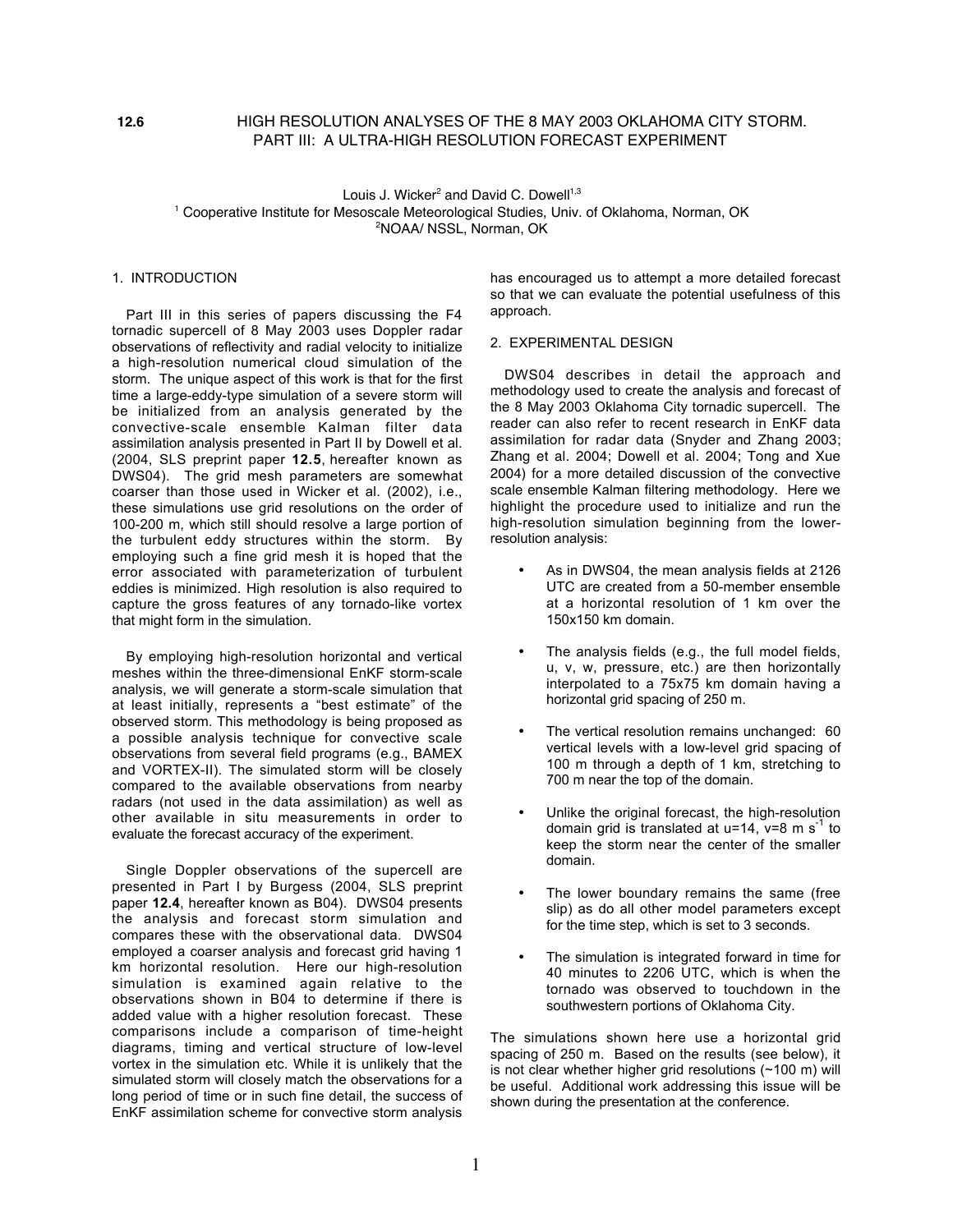### 3. RESULTS

#### 3a. Lifecycle

Figure 1 shows the observed reflectivity, the reflectivity from the 1 km resolution forecast (from DWS04) and the high-resolution reflectivity forecast after 38 minutes (2204 UTC). The three images are created from interpolating the data (from KOUN, the 1 km grid, or the 250 m grid) to a 1 km horizontal mesh. Both forecasts show similar features to the observed reflectivity (Fig. 1a). Both forecasts show the splitting on the left flank of the main storm that was observed in the real storm.



Figure 1. (a) Observed (above), (b) 1 km model-forecast (topright), and (c) 250 m model-forecast (bottom-right) reflectivity (contours and shading at intervals of 6 dB*Z*e) at 2204 UTC at 2.0 km AGL in a 60 km  $\times$  60 km sub-domain. Horizontal stormrelative winds in the model are also shown. C1 and C2 refer to the two circulations described in the text.

Neither storm shows the northeast-southwest band of very high reflectivity evident in the observed storm and the areal extent of the observed reflectivity is somewhat larger than both forecast storms.

The structure of the high-resolution simulation differs more from the observed reflectivity than does the 1 km forecast. There are several reasons for this. First, the high-resolution forecast grid has 16x more information than the 1 km grid. Even with the smoothing associated with the interpolation, the high resolution has more detail. A better comparison for model output having these resolutions may be to interpolate the model data to the radar grid directly and compare the fields (we plan to do this). Another factor is that the high-resolution simulation is more complicated in its evolution than its lower resolution counterpart. The high-resolution simulation spins up several circulations during the fortyminute forecast period, and therefore the echo morphology is more complicated than in the 1 km forecast and (apparently) in the observed storm.

During the forty minute forecast period, the supercell in the high-resolution simulation generates two distinct circulations. By 2204 UTC, the original circulation has occluded and is now located near the southwest end of the echo (e.g., "C1" in Figure 1c). The second circulation is associated with the hook echo farther northeast along the edge of the storm (e.g., "C2" in Figure 1c). The low-level vorticity fields (not shown) support this hypothesis. Early on in the forecast the horizontal fields readjust to the new grid resolution,

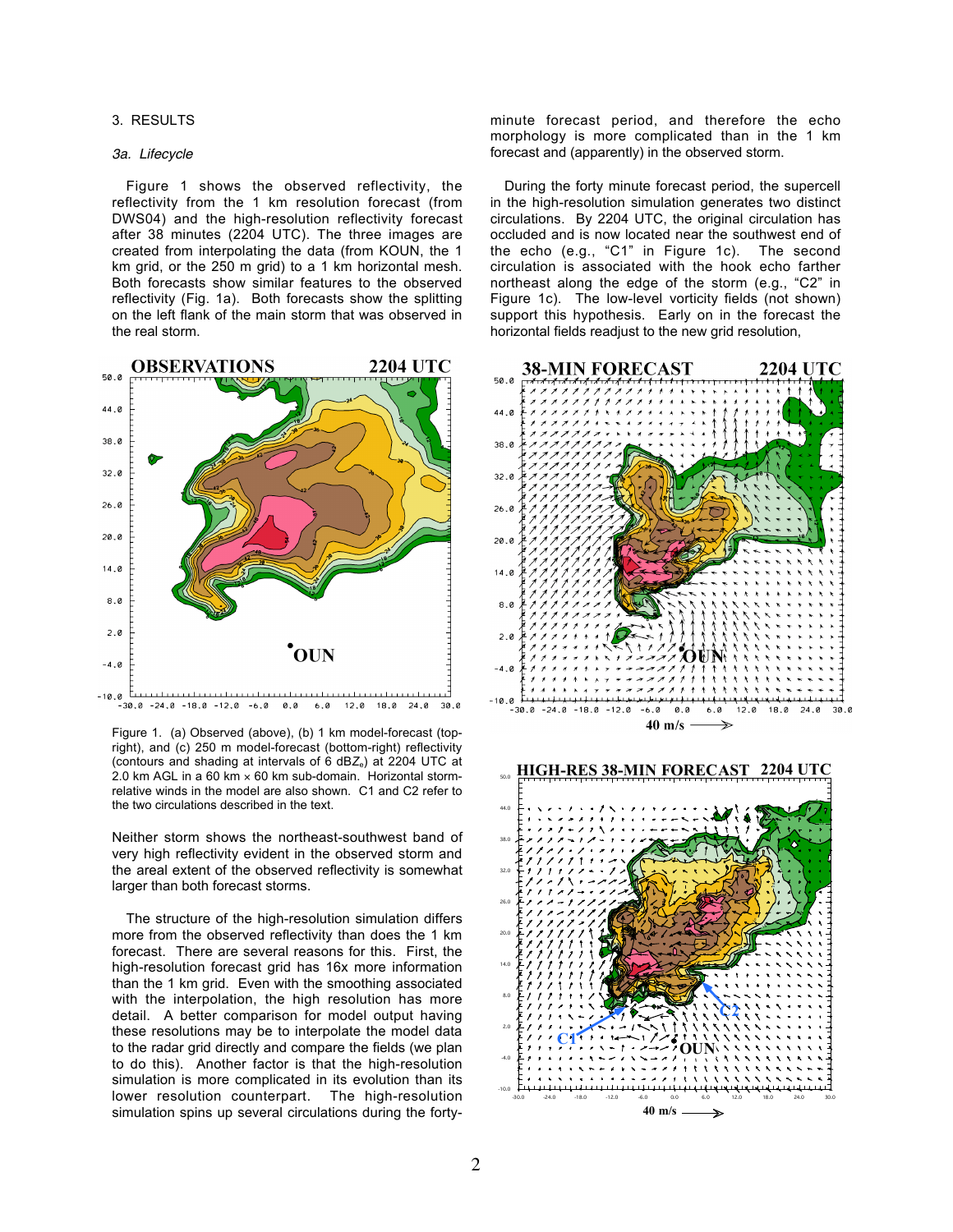and this process takes several minutes. As this readjustment is happening (~2234 UTC) a mesocyclone begins to form near cloud base and intensifies. This is associated with only a moderately strong surface circulation. By 2250 UTC this circulation has occluded and a new center of circulation has developed further east. Beneath cloud base this circulation eventually becomes stronger than the first, and peak vorticity values ( $\zeta > 0.1 \text{ s}^{-1}$ ) are seen for several minutes in the surface fields. However, the "cycling" of the second circulation occurs prior to the observed tornadogenesis, and by 2204 UTC the second spinup is decreasing in intensity. Also, the size of the overall modeled circulation is smaller in scale than the observed circulation from the KTLX radar.

The evolution of the high-resolution forecast, at least at low-levels, appears to be strongly controlled by the development of a strong cold pool beneath the storm's precipitation region (not shown). Despite the presence of strong vertical shear present in the background environment, a significant cold pool develops and pushes southward relative to the mid-level updraft motion. Our hypothesis is that the simulation cold pool is too strong relative to the observed storm's cold pool. This has two effects: the outflow initially spins up the low-level mesocyclone too quickly through baroclinic processes (Wicker and Wilhelmson 1995; Alderman et al. 1999) and then soon after "undercuts" the low-level circulation, causing its demise. This cycle repeats itself again in circulation "C2". At the end of the forty-minute integration almost two full mesocyclone lifecycles have been completed. Therefore an entire circulation lifecycle is ~20 minutes or less in the simulated storm. The observed storm appeared to have a single long-lived mesocyclone that persists for nearly an hour aloft and with strong rotation near the surface for over the last 40 minutes (coincident with the tornado, B04).

## *3b. Time height plots*

Figure 2 shows the time-height vorticity diagrams for the observed storm, the 1 km and high-resolution vertical vorticity fields. In a 50 km region centered on the storm, each model level is searched for the maximum ζ and a column of maximum vertical vorticity values is created for each time. Model output is generated at one-minute intervals.

As discussed in B04, the intensification of rotation in the OKC supercell first occurred aloft after 2130 UTC and then appeared near the surface around 2200 UTC. Figure 1b, from the 1 km run, shows a somewhat surprising similar evolution, with the development of a mesocyclone aloft after 2130 and the appearance of strong low-level rotation at the surface at 2202 UTC. In contrast, the 250 m simulation appears to have a very different evolution, with the development of a deep mesocyclone from the surface to 8 km aloft around 2135 UTC, and then a shallower circulation developing around 2159 UTC. These correspond to the two mesocyclone circulations discussed in the previous section that develop and occlude rather quickly, relative to the observations and the 1 km simulation.

#### 4. CONCLUDING REMARKS

The apparent differences shown between the two forecasts (and the observations) highlight many of the important and unresolved issues associated with convective storm-scale forecasts:

- The apparently more accurate forecast by the 1 km simulation indicates that high-resolution forecasts may not be able to be derived using a lower resolution analysis as the initial data. Adlerman and Droegemeier (2002) have also documented significant sensitivity in modeled mesocyclone behavior relative to changes in simulation parameters such as grid resolution. It is also equally possible that at higher grid resolutions, model error may grow more rapidly and contaminate the forecast more quickly than at lower grid resolutions.
- Due to a lack of radar observations near the surface, the storm's cold pool characteristics are almost completely determined by the model's microphysics parameterization. We believe that the microphysics parameterization is the major, if not dominant source, of model error. Dowell et al. (2004) discusses the importance of this issue more completely. This is a critical issue, since the characteristics of the cold pool control much of the storm's low-level and rotational evolution and the skill any model forecast can have in predicting low-level evolution is therefore directly related to the most significant source of model error. In this case, the microphysics scheme generates a cold pool that becomes quite strong and eventually undercuts the storm's updraft soon after 2204 UTC. This occurs in both low- and high-resolution simulations.
- Additional experiments were conducted that attempt to moderate the development of a strong cold pool by altering the hail density and intercept parameters in the microphysics scheme. These analysis and forecast experiments showed a strong sensitivity to even moderate changes in the parameters (Gilmore et al. 2004). For example, changing the hail intercept from  $4x10^4$  to  $4x10^6$ and reducing the hail density from 900 to 400 kg  $m<sup>-3</sup>$  resulted in an analysis and forecast storm having a very weak cold pool. Subsequently, lowlevel mesocyclone formation did not occur.

While we believe that the experiments shown here are encouraging, the results clearly show several significant problems we believe to be associated with model error and/or the limits of the microphysical parameterization scheme. These will be investigated more thoroughly in the near future and hopefully some additional insights into these issues can be discussed at the conference.